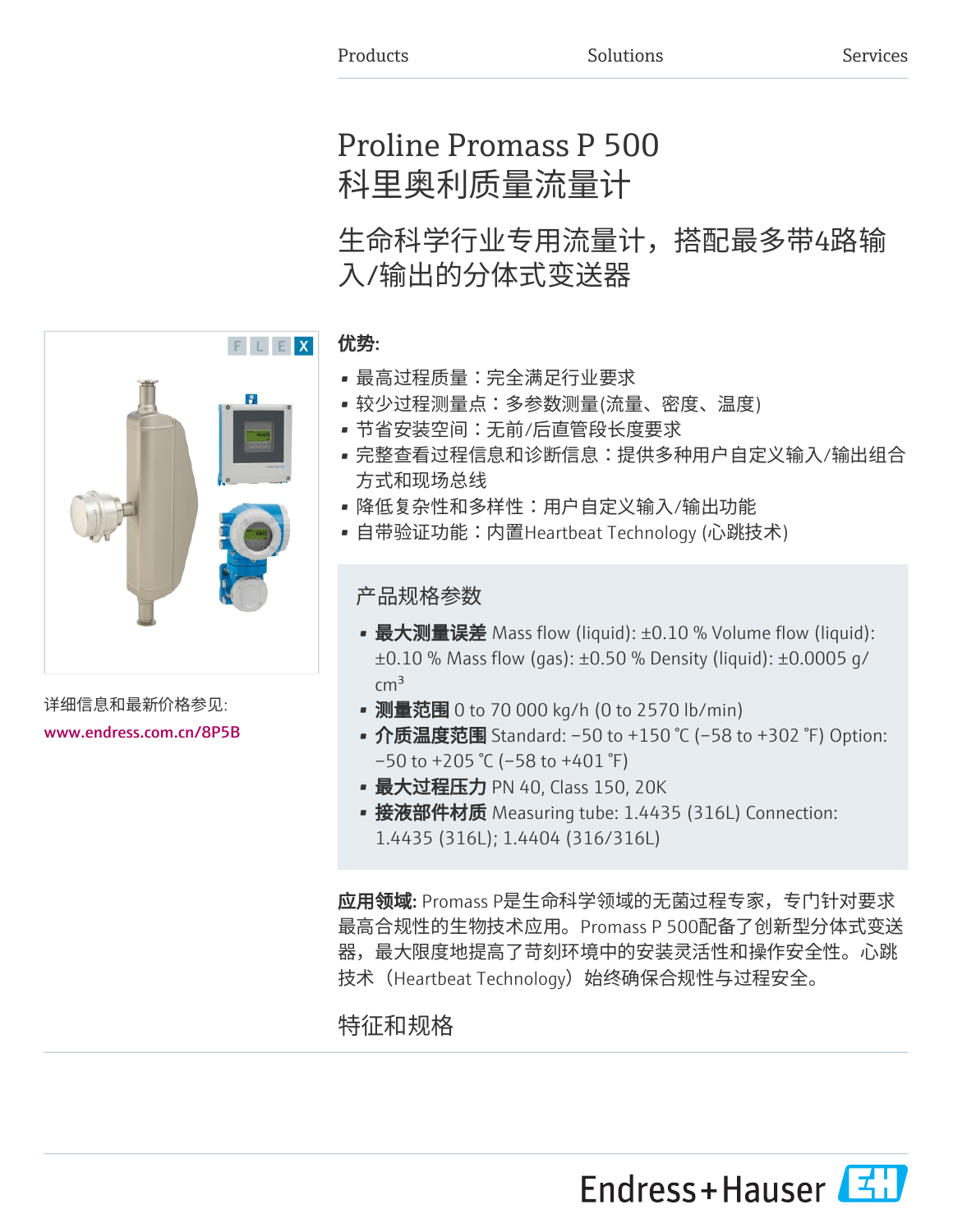### Density/Concentration 测量原理

科里奥利质量流量

### 产品标题

Specialist for life sciences, as remote version with up to 4 I/Os. Dedicated to applications under sterile conditions in the life sciences industry.

### 传感器特点

Highest process quality – fully compliant to industry requirements. Fewer process measuring points – multivariable measurement (flow, density, temperature). Space - saving installation – no in-/outlet run needs. ASME BPE, 3 - A and EHEDG conform & low delta ferrite. Electropolished measuring tube in 1.4435 (316L).

### 变送器特点

Full access to process and diagnostic information – numerous, freely combinable I/Os and fieldbuses. Reduced complexity and variety – freely configurable I/O functionality. Integrated verification – Heartbeat Technology.

Fast recovery from CIP/SIP. Remote version with up to 4 I/Os; hygienic sensor connection housing with IP69. Backlit display with touch control and WLAN access.

### 公称口径范围

DN 8 to 50 ( $\frac{3}{8}$  to 2")

### 接液部件材质

Measuring tube: 1.4435 (316L) Connection: 1.4435 (316L); 1.4404 (316/316L)

### 测量变量

Mass flow, density, temperature, volume flow, corrected volume flow, reference density, concentration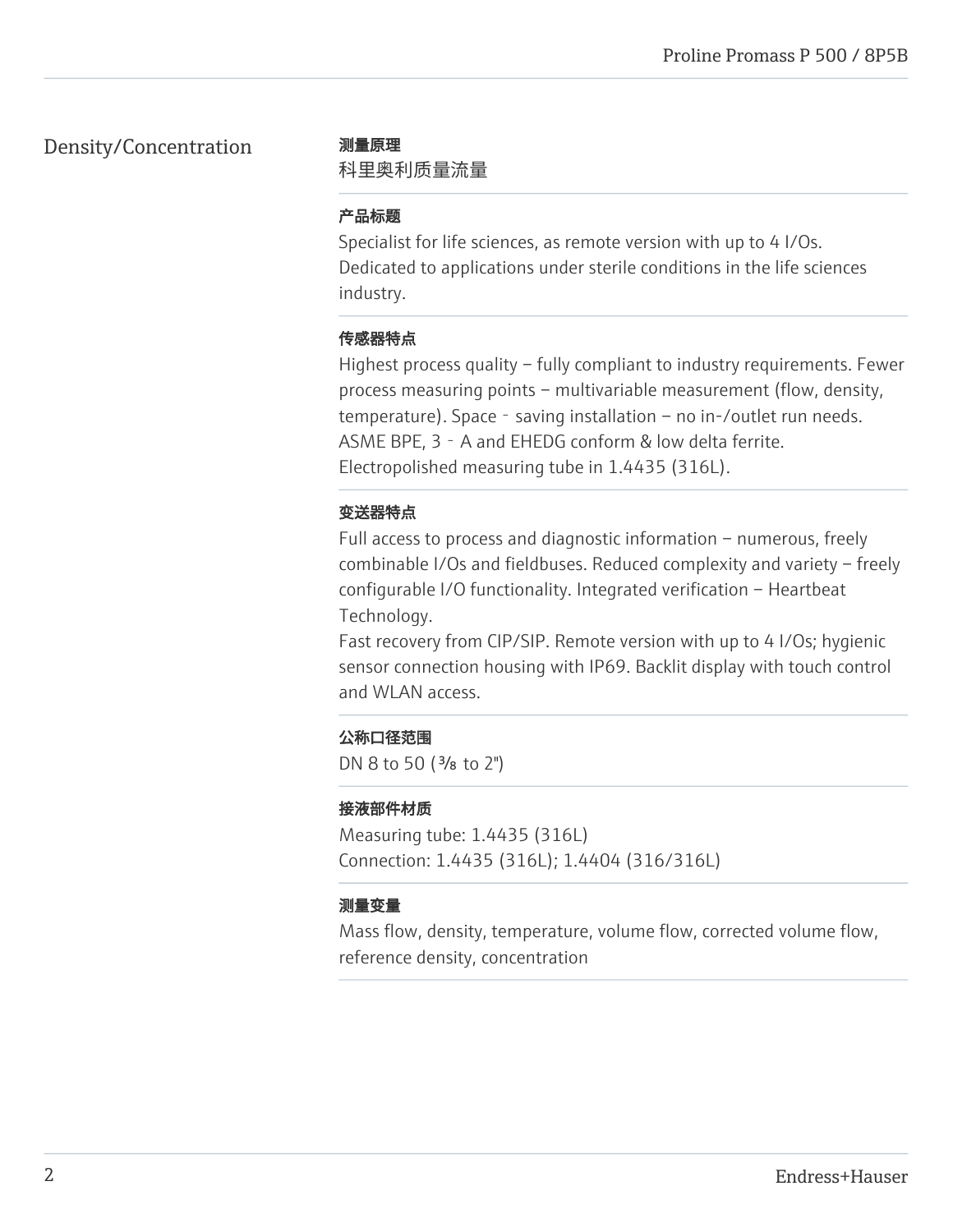### Density/Concentration

### 最大测量误差

Mass flow (liquid):  $\pm 0.10$  % Volume flow (liquid): ±0.10 % Mass flow (gas):  $\pm 0.50$  % Density (liquid):  $\pm 0.0005$  g/cm<sup>3</sup>

#### 测量范围

0 to 70 000 kg/h (0 to 2570 lb/min)

### 最大过程压力

PN 40, Class 150, 20K

### 介质温度范围

Standard: –50 to +150 °C (–58 to +302 °F) Option: –50 to +205 °C (–58 to +401 °F)

### 环境温度范围

Standard: –40 to +60 °C (–40 to +140 °F) Option: –50 to +60 °C (–58 to +140 °F)

### 传感器外壳材质

1.4301 (304), corrosion resistant Sensor connection housing (standard): AlSi10Mg, coated Sensor connection housing (option): 1.4301 (304); 1.4404 (316L)

### 变送器外壳材质

AlSi10Mg, coated; 1.4409 (CF3M) similar to 316L; Polycarbonat

### 防护等级

Sensor remote version (standard): IP66/67, type 4X enclosure Sensor remote version (option): IP69. Transmitter remote version: IP66/67, Type 4X enclosure

### 显示/操作

4-line backlit display with touch control (operation from outside) Configuration via local display and operating tools possible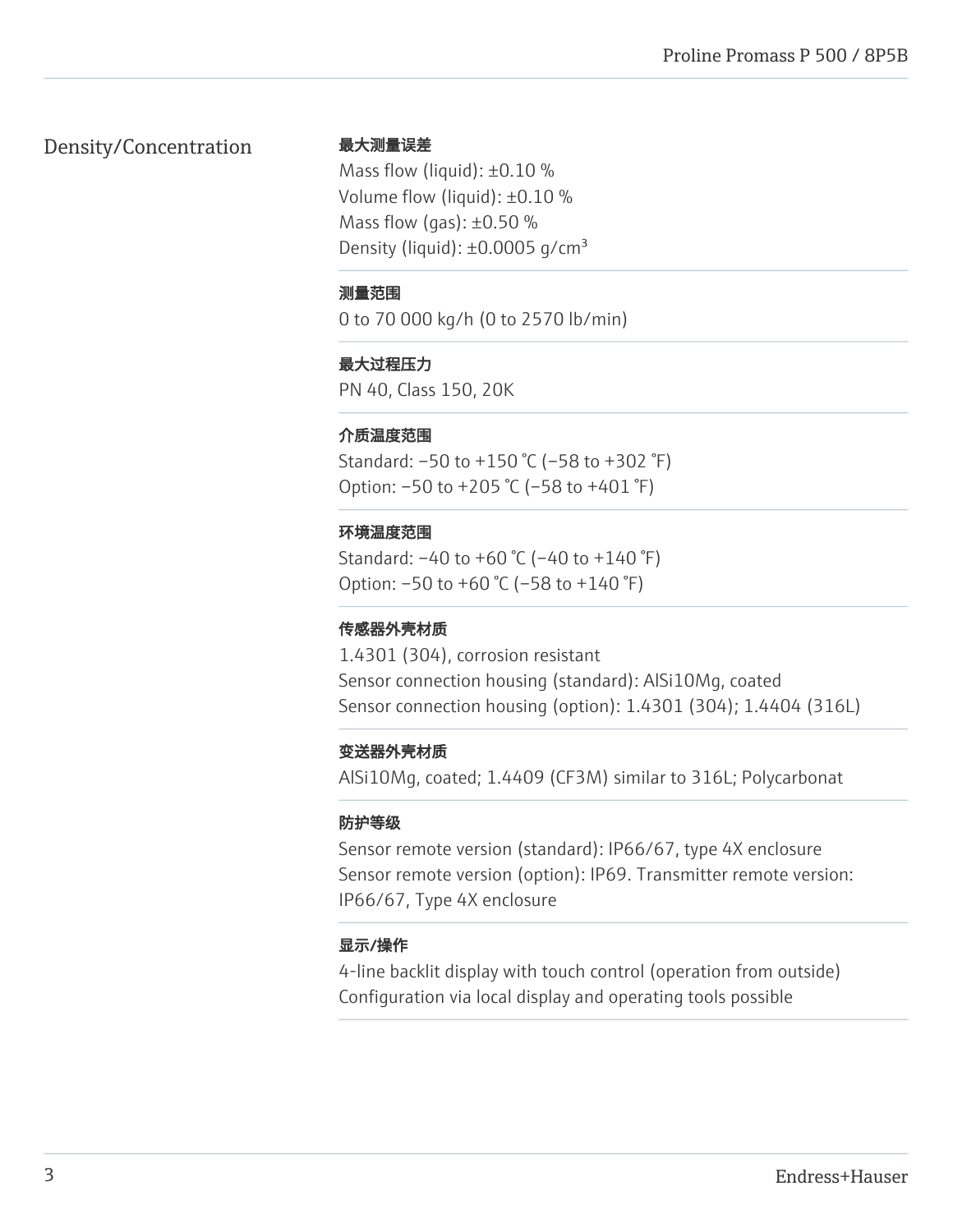### Density/Concentration

输出

4 outputs: 4-20 mA HART (active/passive) 4-20 mA WirelessHART 4-20 mA (active/passive) Pulse/frequency/switch output (active/passive) Double pulse output (active/passive) Relay output

### 输入

Status input 4-20 mA input

### 数字通信

HART, PROFIBUS DP, PROFIBUS PA, FOUNDATION Fieldbus, Modbus RS485, Profinet, Ethernet/IP, OPC-UA

### 电源

DC 24 V AC 100 to 230 V AC 100 to 230 V / DC 24 V (non-hazardous area)

### 防爆认证

ATEX, IECEx, cCSAus, NEPSI, INMETRO, EAC

### 产品安全性

CE, C-tick, EAC marking

### 功能安全性

Functional safety according to IEC 61508, applicable in safety-relevant applications in accordance with IEC 61511

### 计量认证和证书

Calibration performed on accredited calibration facilities (acc. to ISO/IEC 17025)

Heartbeat Technology complies with the requirements for measurement traceability according to ISO 9001:2015 – Section 7.1.5.2 a (TÜV SÜD attestation)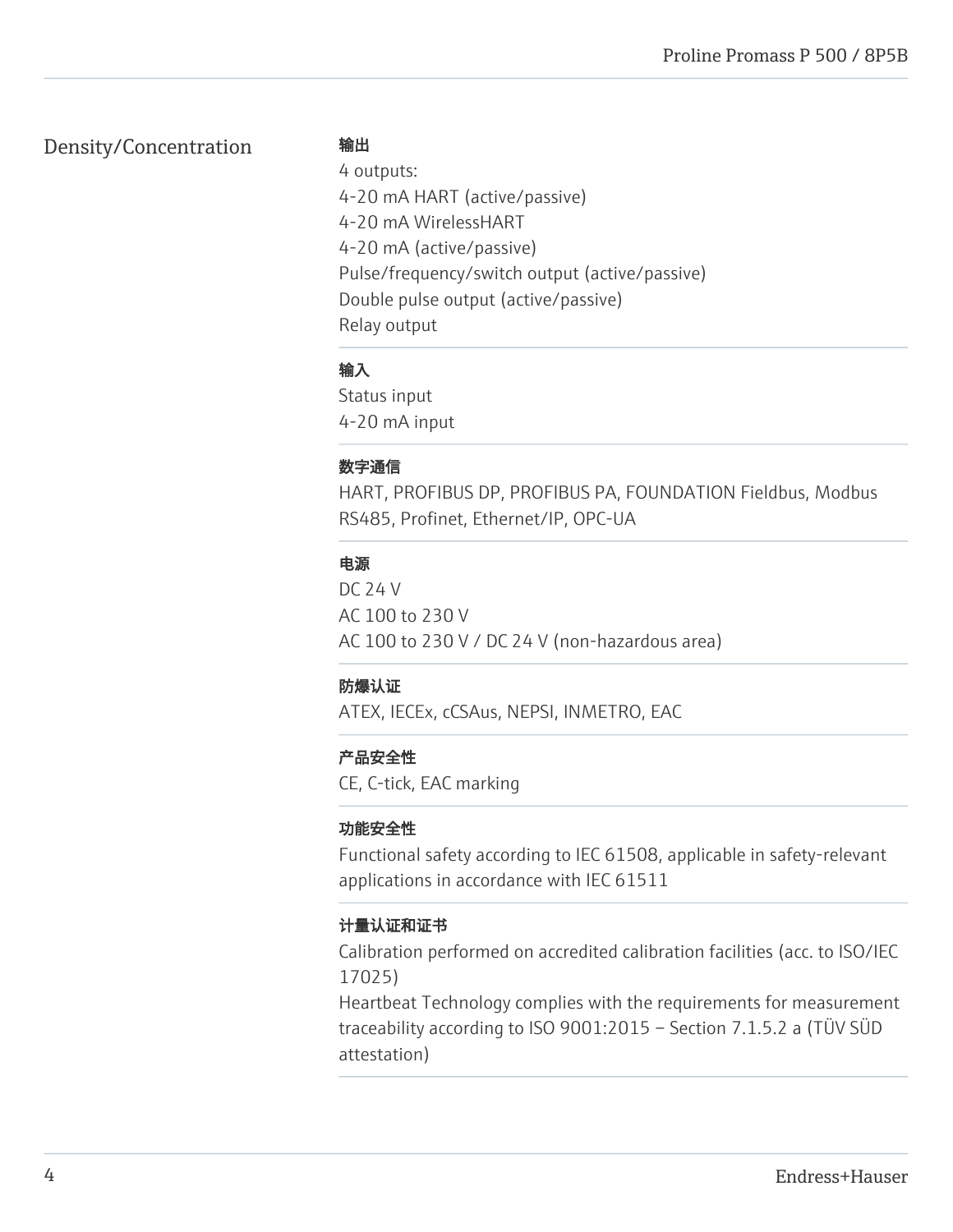Density/Concentration

#### 压力认证和证书

PED, CRN

#### 材料证书

3.1 material

#### 卫生型认证和证书

3-A, EHEDG, ASME BPE, ISPE, cGMP

#### 液体 あいかん かいしん 測量原理

科里奥利质量流量

#### 产品标题

Specialist for life sciences, as remote version with up to 4 I/Os. Dedicated to applications under sterile conditions in the life sciences industry.

#### 传感器特点

Highest process quality – fully compliant to industry requirements. Fewer process measuring points – multivariable measurement (flow, density, temperature). Space - saving installation – no in-/outlet run needs. ASME BPE, 3 - A and EHEDG conform & low delta ferrite. Electropolished measuring tube in 1.4435 (316L).

#### 变送器特点

Full access to process and diagnostic information – numerous, freely combinable I/Os and fieldbuses. Reduced complexity and variety – freely configurable I/O functionality. Integrated verification – Heartbeat Technology.

Fast recovery from CIP/SIP. Remote version with up to 4 I/Os; hygienic sensor connection housing with IP69. Backlit display with touch control and WLAN access.

#### 公称口径范围

DN 8...50 (3/8...2")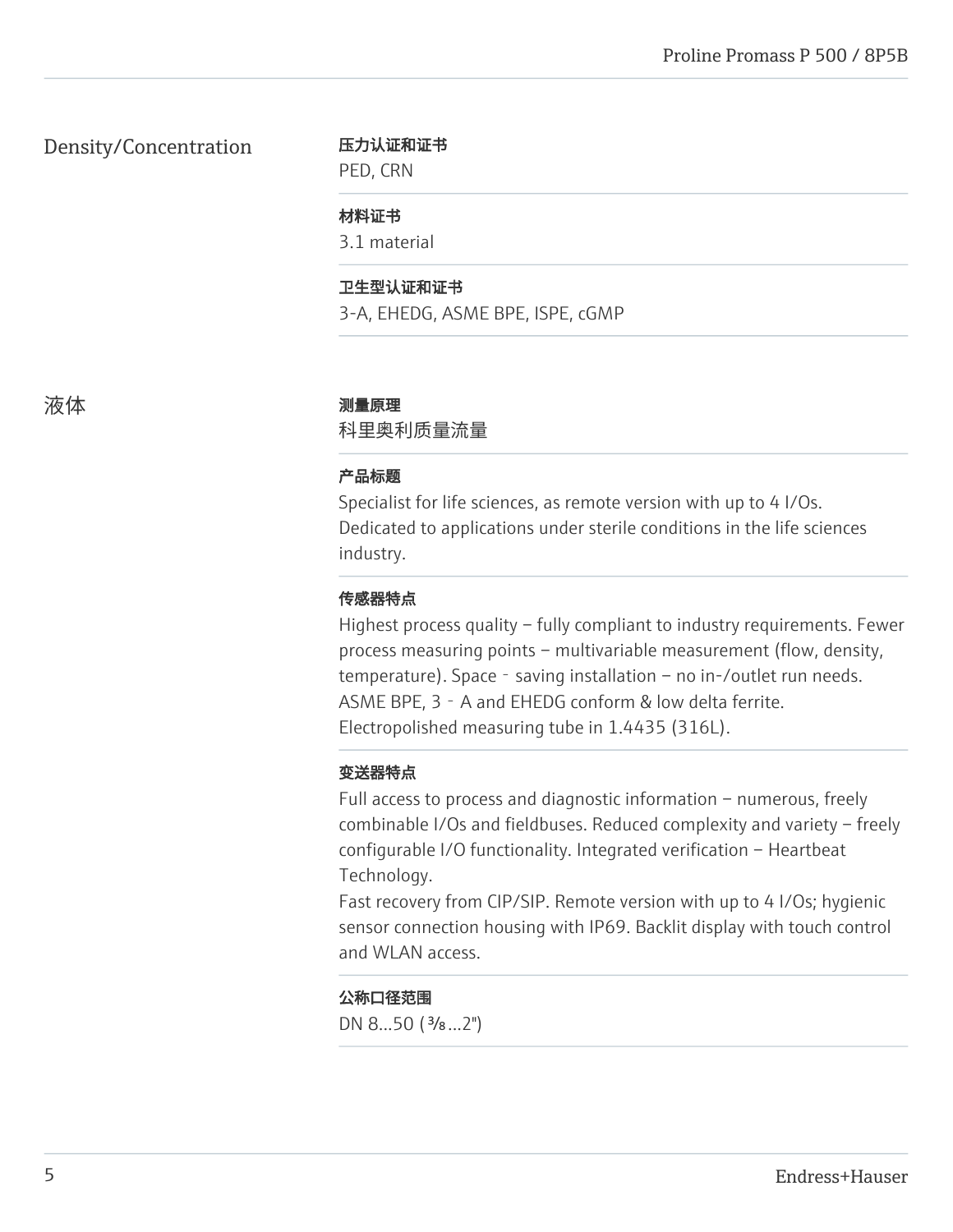#### 接液部件材质

测量管:1.4435 (316L) 连接部件: 1.4435 (316L)、1.4404 (316/316L)

#### 测量变量

质量流量、密度、温度、体积流量、校正体积流量、参考密度、浓度

#### 最大测量误差

质量流量(液体):±0.10 % 体积流量(液体):±0.10 % 质量流量(气体):±0.50 % 密度(液体): $\pm 0.0005$  g/cm<sup>3</sup>

#### 测量范围

0...70 000 kg/h (0...2570 lb/min)

#### 最大过程压力

PN 40, Cl. 150, 20K

#### 介质温度范围

标准:–50...+150 °C (–58...+302 °F) 可选:–50...+205 °C (–58...+401 °F)

#### 环境温度范围

标准:–40...+60 °C (–40...+140 °F) 可选:–50...+60 °C (–58...+140 °F)

#### 传感器外壳材质

1.4301 (304),耐腐蚀 传感器接线盒(标准):铝合金AlSi10Mg涂层 传感器接线盒(可选):1.4301 (304)、1.4404 (316L)

#### 变送器外壳材质

铝合金AlSi10Mq涂层;1.4409 (CF3M),类同316L;聚碳酸酯

#### 防护等级

分体式传感器(标准):IP66/67,Type 4X 分体式传感器(可选):IP69。分体式变送器:IP66/67, Type 4X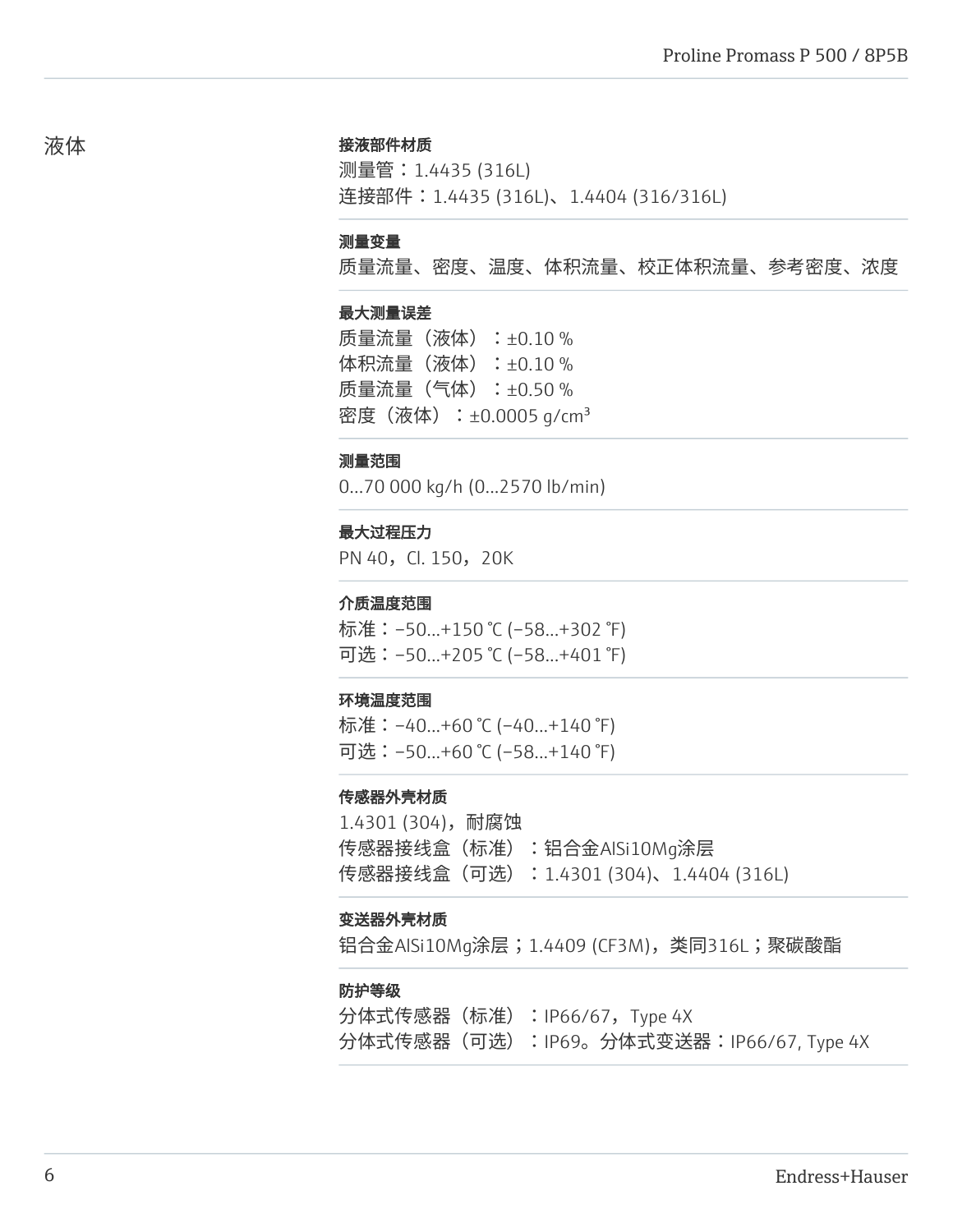#### 显示/操作

四行背光显示,触摸键操作(外部操作) 通过现场显示单元和调试软件设置

### 输出

4路输出: 4...20 mA HART(有源/无源) 4...20 mA WirelessHART 4...20 mA(有源/无源) 脉冲/频率/开关量输出(有源/无源) 双脉冲输出(有源/无源) 继电器输出

### 输入

状态输入 4...20 mA输入

#### 数字通信

HART、PROFIBUS PA、FOUNDATION Fieldbus、Modbus RS485、 Profinet、Ethernet/IP、OPC-UA

### 电源

24 VDC 100...230 VAC 100...230 VAC / 24 VDC (非危险区)

#### 防爆认证

ATEX、IECEx、cCSAus、NEPSI、INMETRO、EAC

#### 产品安全性

CE认证、C-tick认证、EAC认证

#### 功能安全性

功能安全遵循IEC 61508标准,允许在IEC 61511标准规定的安全应用 中使用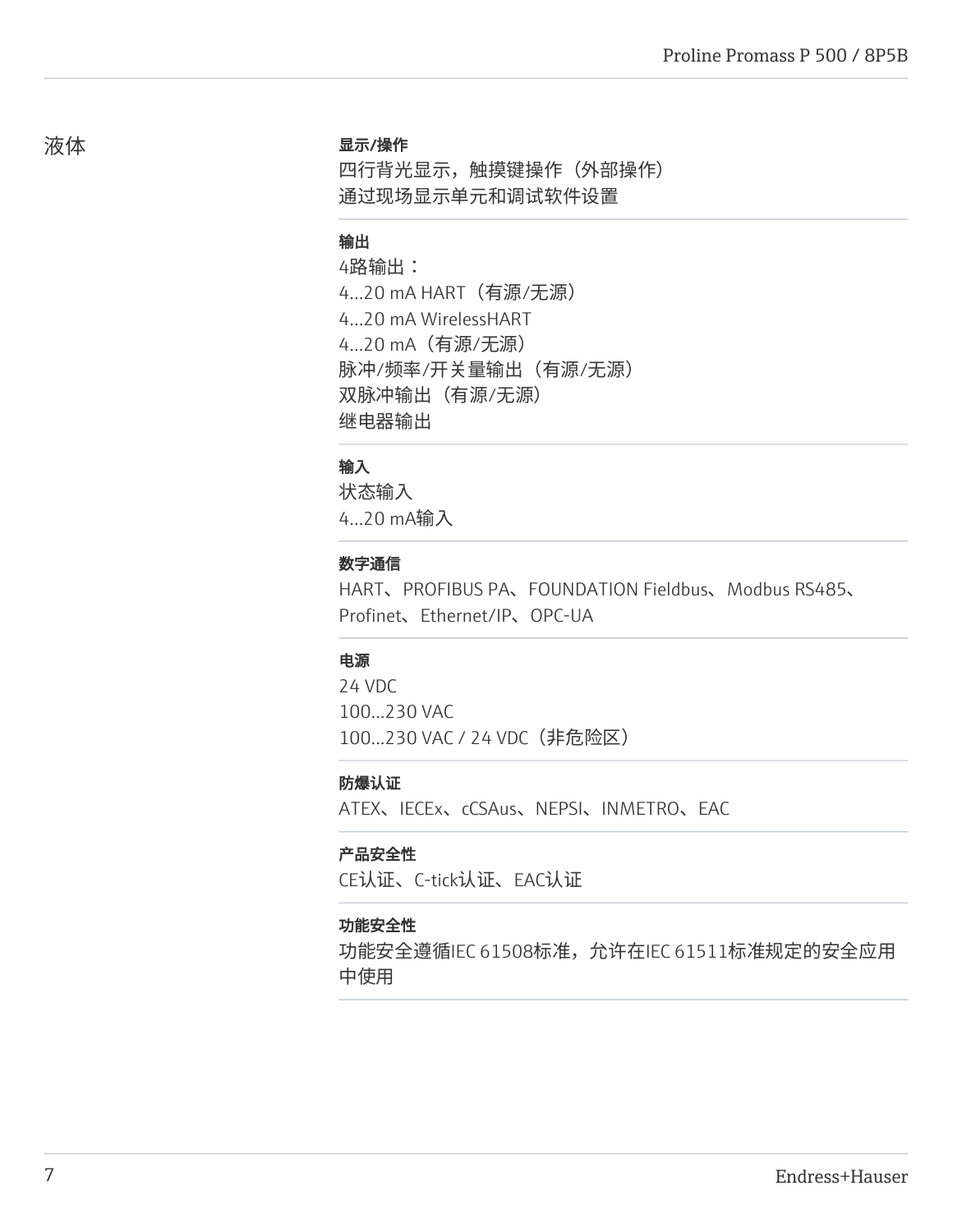#### 计量认证和证书

在认证标定装置上执行标定(符合ISO/IEC 17025标准) Heartbeat Technology (心跳技术) 符合ISO 9001:2008标准章节7.6 a 的溯源校验要求(TÜV认证)

#### 压力认证和证书

PED、CRN

#### 材料证书

3.1材料证书

#### 卫生型认证和证书

3-A、EHEDG、ASME BPE、ISPE

#### 密度 しょうしゃ あいしゃ 測量原理

科里奥利质量流量

#### 产品标题

Specialist for life sciences, as remote version with up to 4 I/Os. Dedicated to applications under sterile conditions in the life sciences industry.

#### 传感器特点

Highest process quality – fully compliant to industry requirements. Fewer process measuring points – multivariable measurement (flow, density, temperature). Space - saving installation – no in-/outlet run needs. ASME BPE, 3‐A and EHEDG conform & low delta ferrite. Electropolished measuring tube in 1.4435 (316L).

### 变送器特点

Full access to process and diagnostic information – numerous, freely combinable I/Os and fieldbuses. Reduced complexity and variety – freely configurable I/O functionality. Integrated verification – Heartbeat Technology.

Fast recovery from CIP/SIP. Remote version with up to 4 I/Os; hygienic sensor connection housing with IP69. Backlit display with touch control and WLAN access.